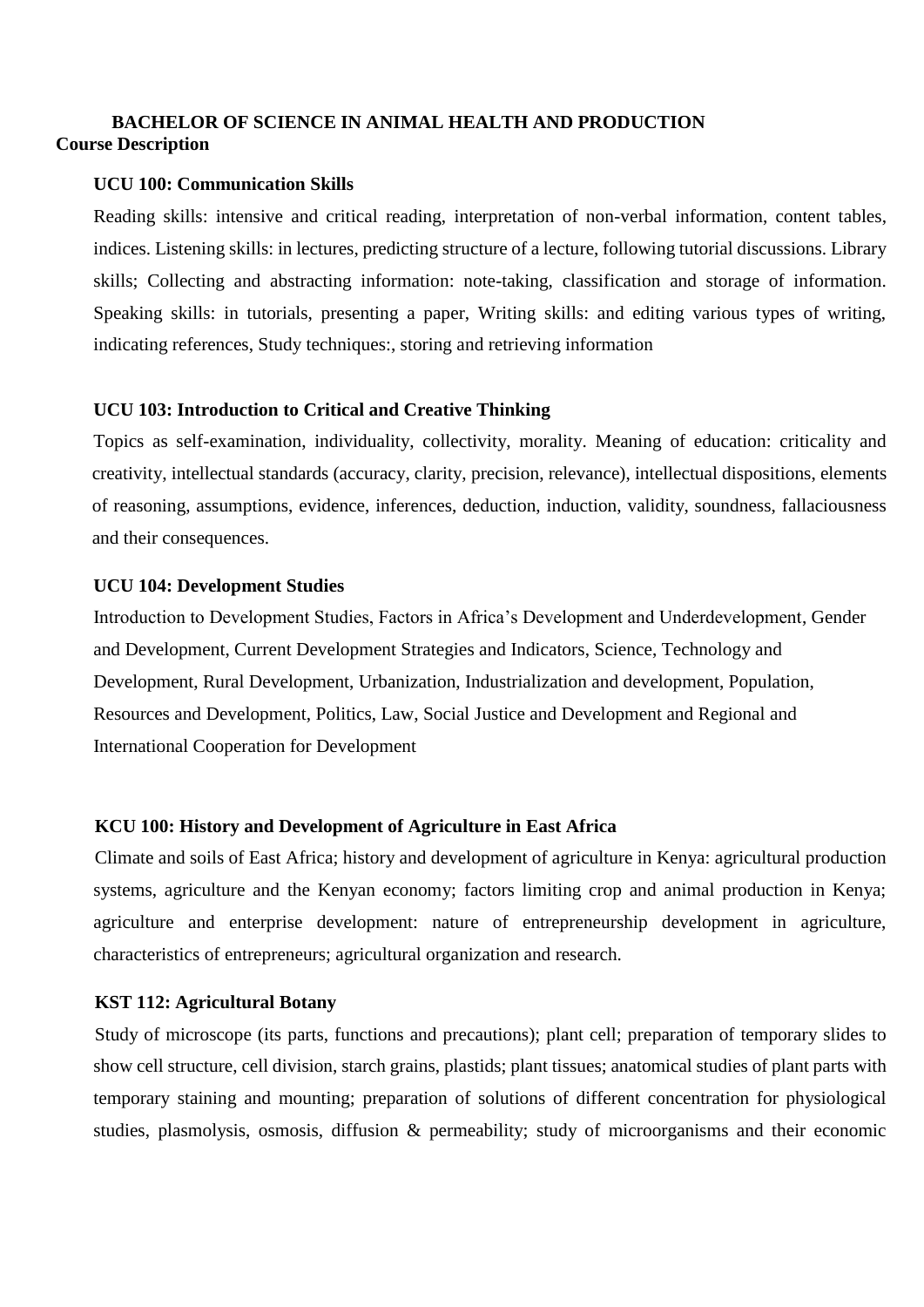importance; algae, fungi, bacteria and viruses (one typical example of each); preparation of microbiological slides; preservatives (FAA, IAA) their uses and precautions.

### **SZL 100: General Zoology**

Origins of the universe, earth and life forms. Principles and significance of classification of prostistan and Animal Kingdoms. An evolutionary and taxonomic review of the main phyla of these two kingdoms. Brief overview of membranes, cells, resistance to diseases, homeostasis, thermoregulation, respiration, reproduction, nervous system, skeletal system, excretion and osmoregulation, circulatory system, micro and macro-evolution.

### **SZH 106: Fundamentals of Animal Ecology**

Fundamentals of animal ecology; adaptation, fitness and evolution, migration, dispersal, distribution. Population dynamics, abundance, competition, predation, parasitism, mutualism. Community ecology: the nature of community, influx of energy and matter, the influence of competition, predation and disturbance on community structure; Ecosystem levels: island and community structure, diversity and stability. Wildlife ecology

### **SZH 101: Comparative Anatomy**

Study of the macroscopic anatomy of vertebrates based on detailed dissection of the dog, sheep or goats. Structural anatomy of organs and tissues: Musculo-skeletal, nervous, circulatory, respiratory, reproductive. Comparison with other domestic species will be emphasized.

#### **SZH 104: Embryology**

Development of vertebrates. Gametogenesis, fertilization, cleavage, gastrulation, differentiation and organogenesis. Extra-embryonic membranes, gradient field and vertebrate metamorphosis. Viviparity in mammals and its origin. Molecular aspects of cellular development.

### **SZH 100:Cell Biology and Systemic Histology**

Light and electron microscopy. The cell: theory, history and evolution; structure and ultrastructure. Organelles and biological membranes. Prokaryotic and eukaryotic cells. Levels of organization: typical cell, specialized cells and tissues. The cell cycle: mitosis, meiosis. Cell separation and fractionation. Cellular locomotion. Amoeboid, cillairy. Transport across membranes: osmosis, diffusion, active transport. Germ cells. Histology and histochemical techniques. Systemic histology: structure of cells and tissues: Skin, blood, nervous tissue, epithelia, skeletal and smooth muscle, cardiac muscle, reproductive and excretory. Interpretation of prepared sections.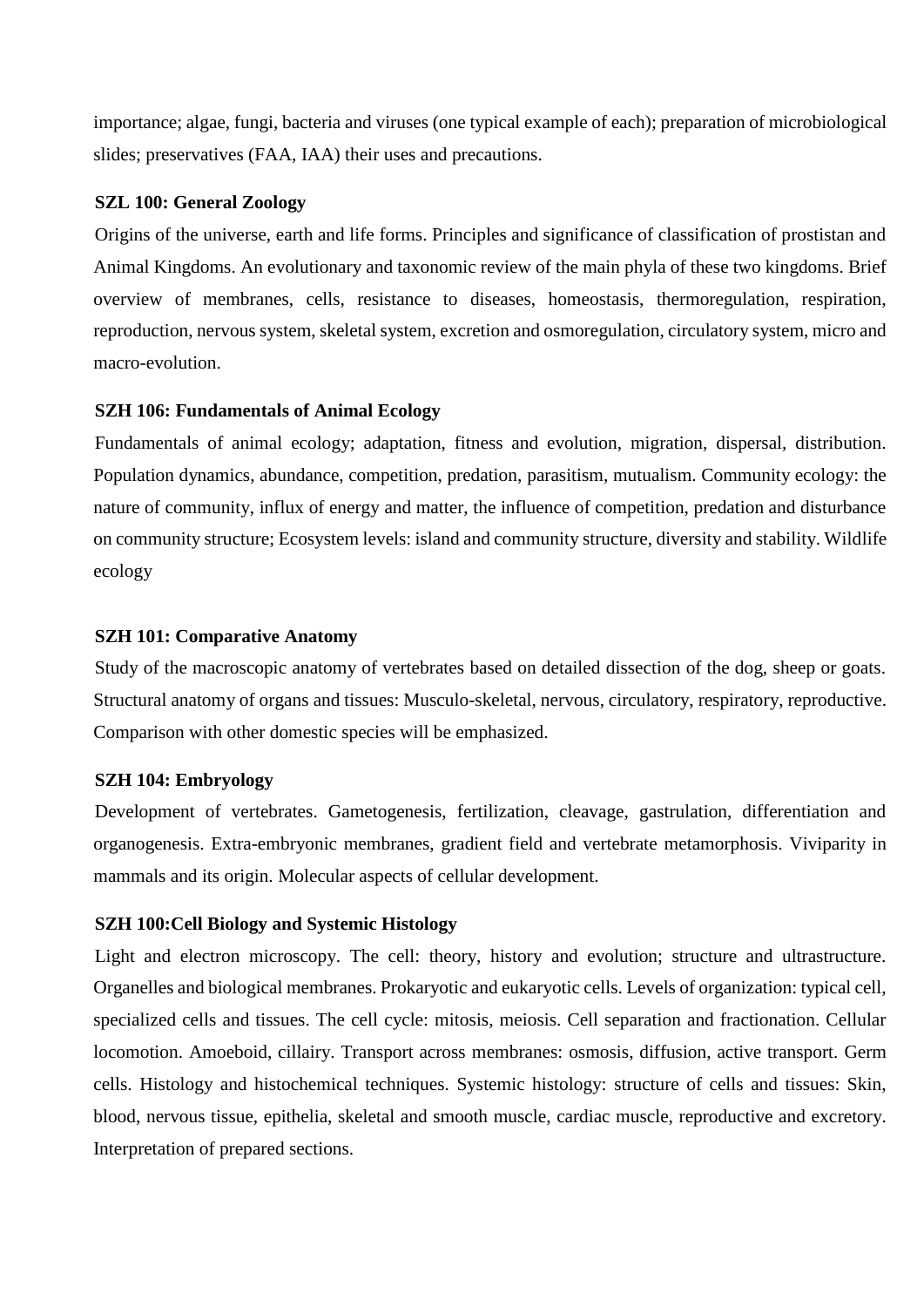### **SZH 103:Animal Physiology**

Physiological mechanisms of vertebrates: Structure, functions and organization of physiological systems: Digestion, respiration, circulation, osmoregulation, excretion, reproduction and nervous system. Homeostasis and constancy: regulatory and coordinating systems. Senses: smell, hearing and vision.

## **SZH 105:Introduction to Genetics**

Structure of chromosomes.DNA and inheritance. DNA replication. The nature of genes. Genes and enzymes. The genetic code and protein synthesis. Genetic control of development and metabolic pathways. Jacob-Mond hypothesis. Variations: mendelism, monohybrid and dihybrid inheritance, test and back cross. Chromosomal basis of inheritance, independent assortment. Linkage and gene mapping. Sex determination and sex linkage. Gene interactions. Variation and mutations.

#### **SBC 229:Basic Biochemistry**

Introduction to principles and techniques in biochemistry. Physical and chemical properties of biologically important compounds and their metabolism. Chemical elements and bond type of biomolecules. Functional groups of carbon compounds and their reactions Water and its special properties. . Acid, bases and buffers. Metabolic energy: generation and storage. Solutions, colloids, emulsions and suspensions.

#### **SZH 206: Basic Microbiology**

History of microbiology: Pastures' postulates, General characteristics and classification of bacteria, viruses, protozoa, rickettsia, fungi, algae. Isolation and identification of bacteria, fungi and viruses from natural systems; Bacterial phylogeny, structure and function of bacterial cells, ecology and physiological diversity of bacteria and bacteriophanges, bacteria and viruses as agents of disease, human applications of bacteriology, microbial genetics and genomics.

### **KAP301:Bacterial and Fungal Diseases**

Aetiology, occurrence, symptomatology, morbidity, diagnosis, treatment, prevention, control, and economic importance of; Anthrax, clostridial diseases – blackquater, entrotoxaemia (pulpy kidney, lamp dysentery), tetanus, contagious bovine pleuropneumonia, contagious caprine pleuropneumonia, foul in the foot (foot rot), foot abscess in sheep, swine erysipelas, actinomycosis, actinobacillosis, streptothricosis, and mycotic dermatitis. Fowl typhoid, pullorum, fowl cholera, salmonellosis and colibacillosis in poultry

### **KAP 201:Quantitative Genetics and Animal Breeding**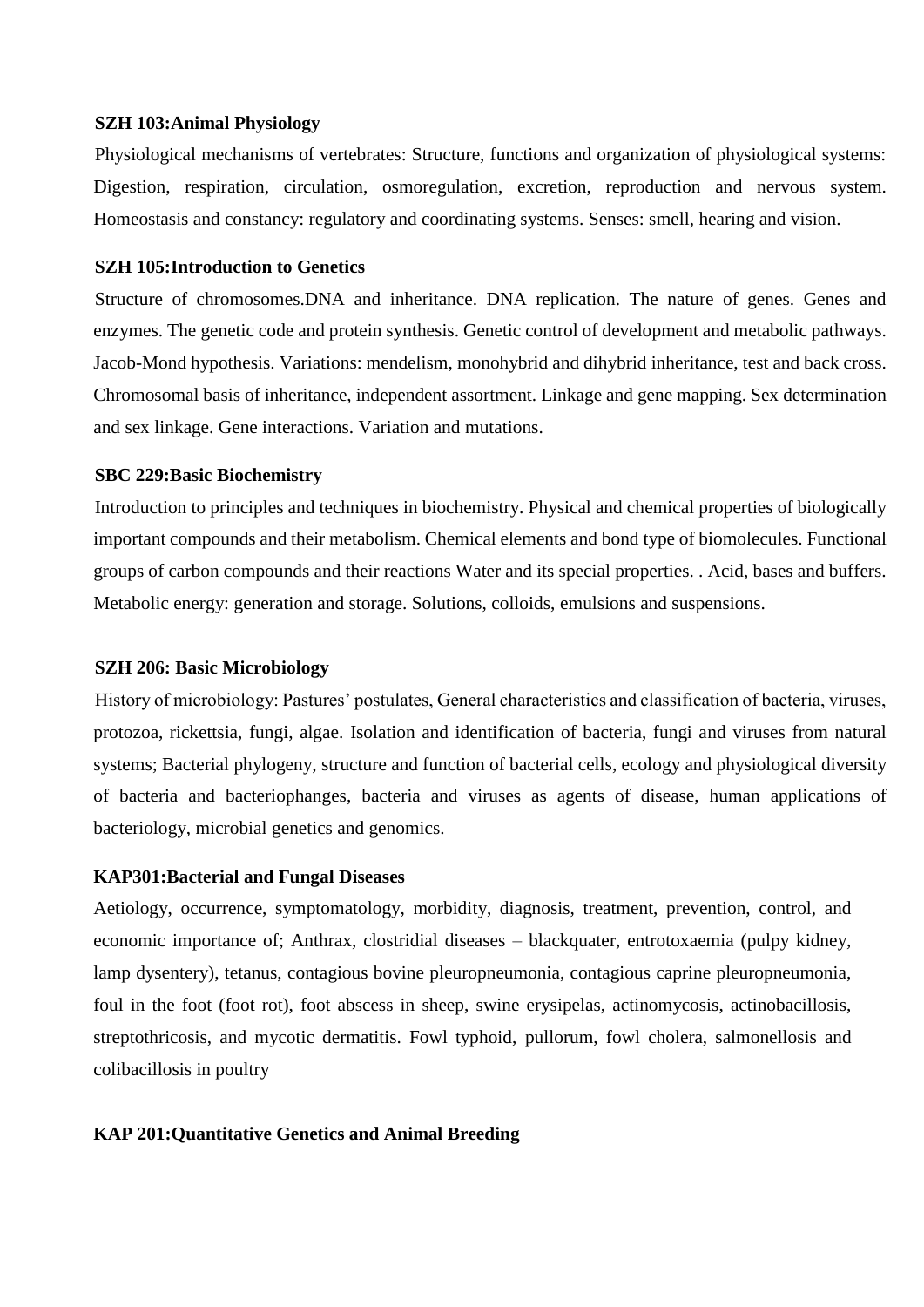Qualitative and quantitative traits; Traits of economic importance; Random mating; Repeatability; Heritability; Genetic correlation; Selection, Improvement of multiple traits; Selection indices; Genetic response to selection; Crossbreeding; Inbreeding; Computation of breeding values; mating systems; Application of breeding methods to improve traits of economic importance; Breeding programmes; Advances and application of biotechnology; policy, Marker assisted selection and introgression; Legal and institutional considerations.

### **KRM 306:Pastures and Fodder Production and Conservation**

Forages, botany and identification of pasture grasses, legume and fodder crops; ecology and distribution of natural grassland in Kenya; agronomy, production, conservation and utilization of pastures and fodder crops; crop improvement of pastures and fodders.

## **KAP 311:Viral and Rickettsial Diseases**

Geographical distribution, aetiology, symptomatology, morbidity, mortality, diagnosis, treatment, and control of diseases of economic importance caused by viruses, Rickettsia, including Foot and Mouth Disease, Malignant Catarrhal Fever, Rabies, Blue Tongue, Nairobi Sheep Disease, Pox infections; Lumpy Skin Disease, Rift valley fever, pestes des ruminates, Swine Fever, Avian Influenza, New castle disease, Gumboro Disease, Fowl Pox, Mareks disease, Anaplasmosis, Heartwater. Bovine petechial fever, Chlamydiosis, Ehrliochosis

### **KAP 305:Parasitic Diseases**

Parasitic diseases of major economic and public health importance in domestic animals in Kenya. Major disease caused by protozoa – Trypanosomosis, East Coast Fever, Babesiosis, Trichomoniasis; helminthes – nematodes, Cestodes and Trematodes; arthropods – Ticks, tsetse flies, fleas, lice and other biting and nuisance flies. Emphasis is laid on their aetiology, species affected, transmission, pathogenesis, clinical manifestations, diagnosis, and control.

#### **KAP 307:Beef and Camel Production**

Beef and camel industry and systems of production. Breeds and breed improvement, Nutrition, health and facilities in beef production. Beef cattle slaughter and meat hygiene. Growth and development in meat animals. Marketing and economics of beef and camel production.

#### **KAP 306:Dairy Production**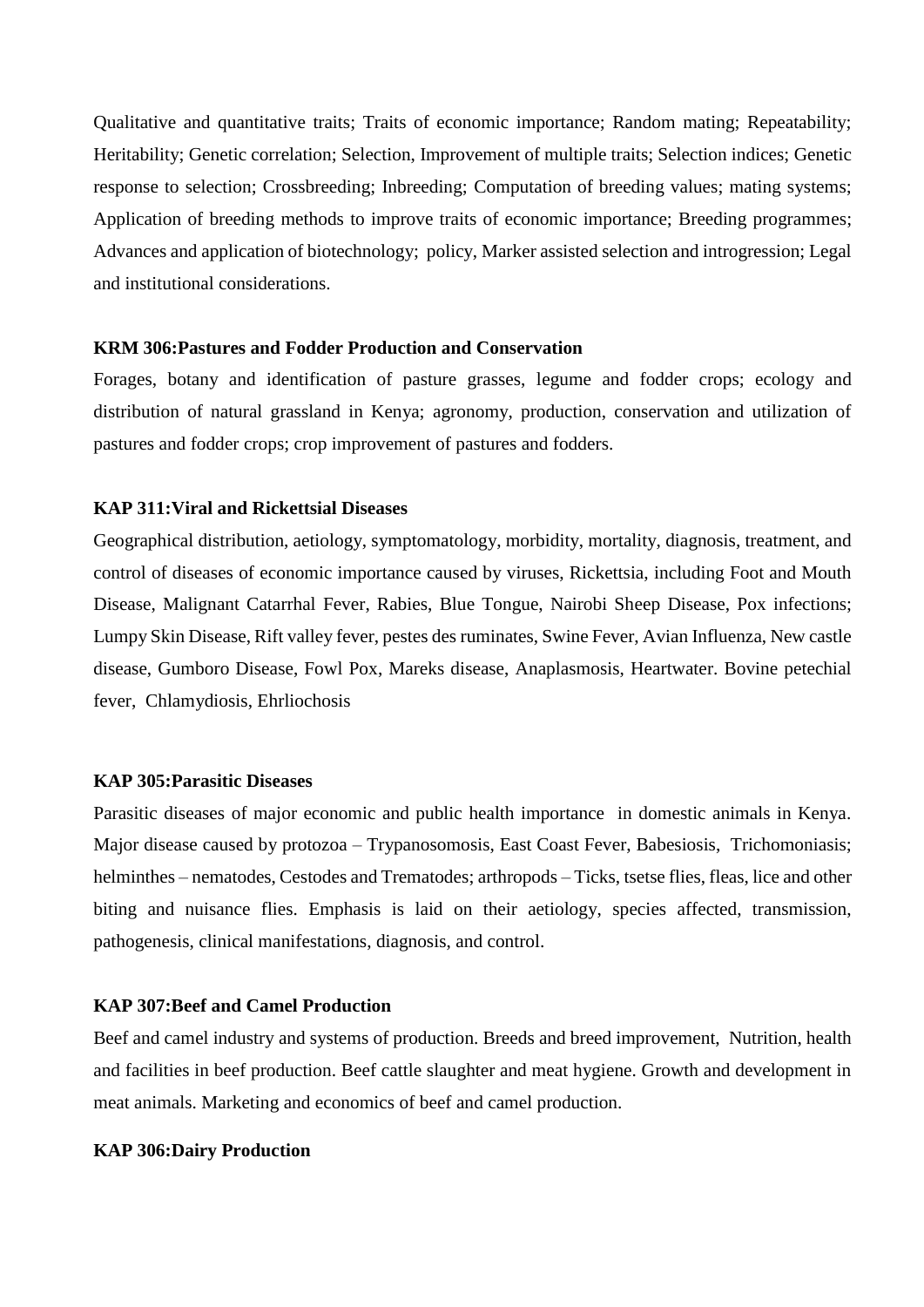Daily industry and systems of production. Breeds application of principles in breeding and selection, reproductive physiology, housing, nutrition, health, hygiene and facilities in dairy production. Milk synthesis, ejection and handling. Marketing of milk and milk products. Economics of dairy production.

## **KAP 308:Sheep and Goat Production**

Goat production systems and the role of goats in agriculture. Breeds, application of principles in breeding and selection, physiology, nutrition and disease control in management of goats for meat and milk production. Goat products processing and marketing.

### **KAP310:Pig Production**

Pig industry and production systems: Breeds. Application of the principles in breeding and selection, reproductive physiology, nutrition, housing and health in the management of a pig enterprise. Evaluation and processing of pig carcass. Marketing of pigs and pig products.

## **KAP 304:Routine Livestock Practices**

Animal handling; management practice for farm animals: dairy cows, poultry (layers, broilers), pigs, shoats, bees. Animals' environment; hygiene and handling livestock products. Handling and restraint of farm animals. Animal health tools and equipment. Animal behavior, Response to intrusion by usual and unusual persons/ animals/ objects. Physical examination, samples and sampling – blood, milk, faeces, urine and saliva. Post mortem, preservation of specimen, blood and gland smears. Syringes, needles and their care. Weighing and weight estimation, drenching, aging and spraying. Vaccination including poultry, and handling of vaccines and their storage

#### **SZH 302:Pharmacology**

Principle of veterinary drug action, absorption, distribution, biotransformation and elimination of drugs. Pharmacological properties of drugs at cellular, organ and system level. Modes of action of pharmaceutical drugs: Bioavailability, mechanisms of action, models for studies of drug action.

### **ASC 300: Rural Sociology**

Principles of sociology; influence of social systems in food production and agricultural development; analysis of human relationships as influenced by life among the rural communities and societies; rural populations; rural social institutions and stratification; process of change in agricultural technology and community decision-making; social factors influencing agribusiness in rural areas.

#### **ENS 349:Rangeland Resources**

Taxonomy and autecology of common range plants. Terminology in range management, the range environment, plant resources and products. Productivity and nutrition, multiple and proper use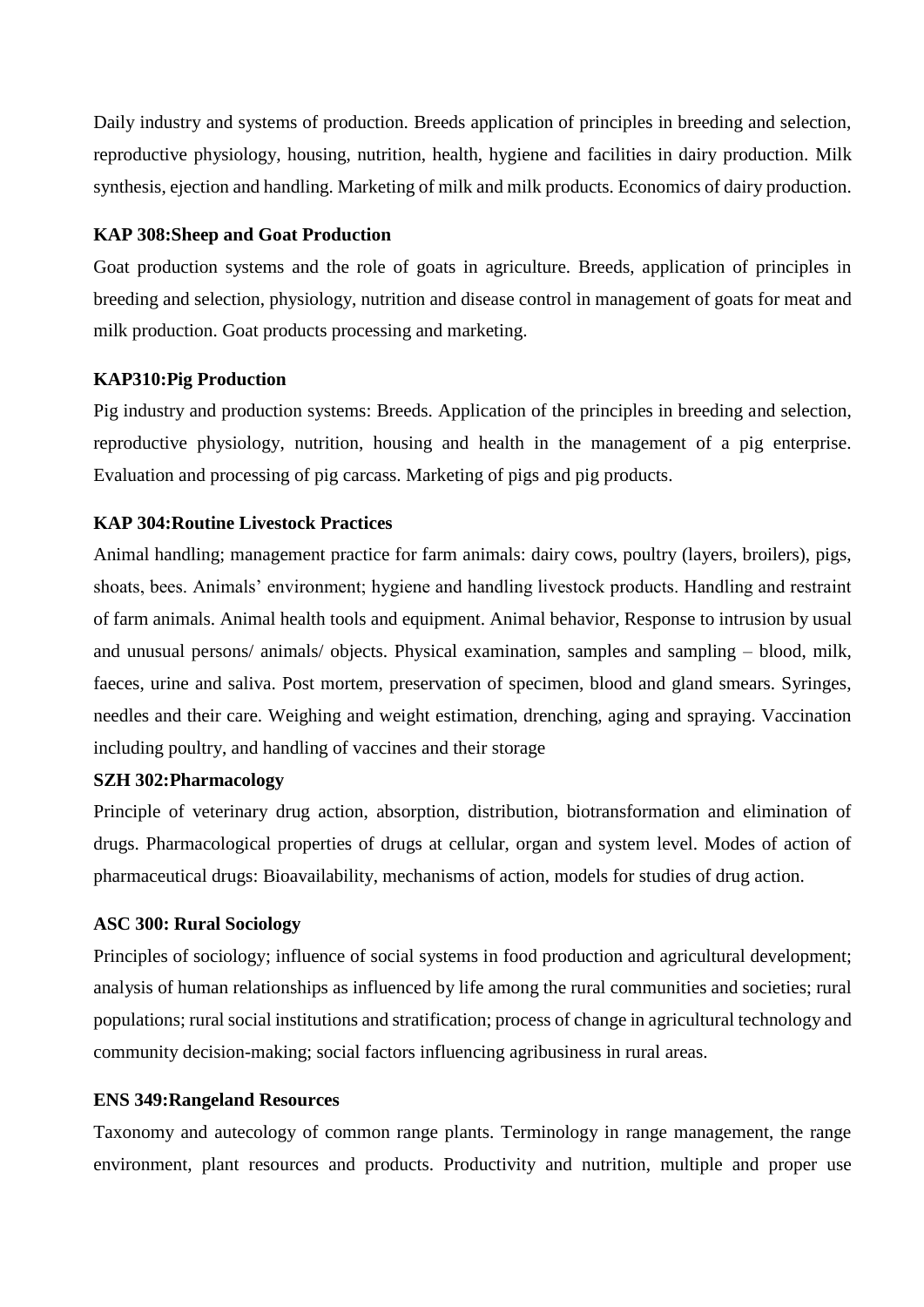concepts. Grazing management and range science principles in range management. Livestock production systems in the Kenyan rangelands,. Grazing in relation to plant ecology. Types of ranching organizations groups, co-operative, company partnership, individual and grazing blocks. Livestock and wildlife - their impact on rangelands.

## **KCU 300:Field Attachment**

The students are posted to the field under the supervision of field officers in order to expose them to livestock production practices, disease control, laboratory, extension, pharmaceutical and enterprise management. Teaching staff will visit the student to assess them in the course of the attachment period.

#### **KST 408:Agricultural Extension and Rural Development**

Meaning of rural development and rural poverty, gender and poverty, development theories and strategies in rural development; Nature and scope of agricultural development; Role of Agriculture in socio economic development; Theories of agricultural development; Approaches and strategies to rural development, e.g millennium development goals, decentralization, community development, integrated rural development, gender approaches to development etc. rural project planning, identification, design, monitoring and evaluation.

#### **SZH 408:Biometrics and Research**

Methods of acquiring knowledge: Non-scientific and scientific methods; steps in scientific research. Preparing a research proposal: Problem sources and formulation, problem statement, research objectives, formulation of the research hypothesis, identification of variables, literature review and background information. Research and sampling designs. Types of research; Exploratory, experimental, descriptive, correlational, explanatory, evaluation and participatory research. Data collection methods: experimental and survey research. Participatory Rural Appraisal (PRA) techniques and methods. Data processing, analysis and hypothesis testing. Computer applications in research: SPSS and other software. Report writing and presentation.

#### **BBA 310:Entrepreneurship and Small Business Development**

Concepts and definitions, entrepreneurial motivation, leadership and networking, risk taking and small business management, decision making, instituting and managing change, enterprise management strategies, policies and goals.

### **KBT 208:Farm Management**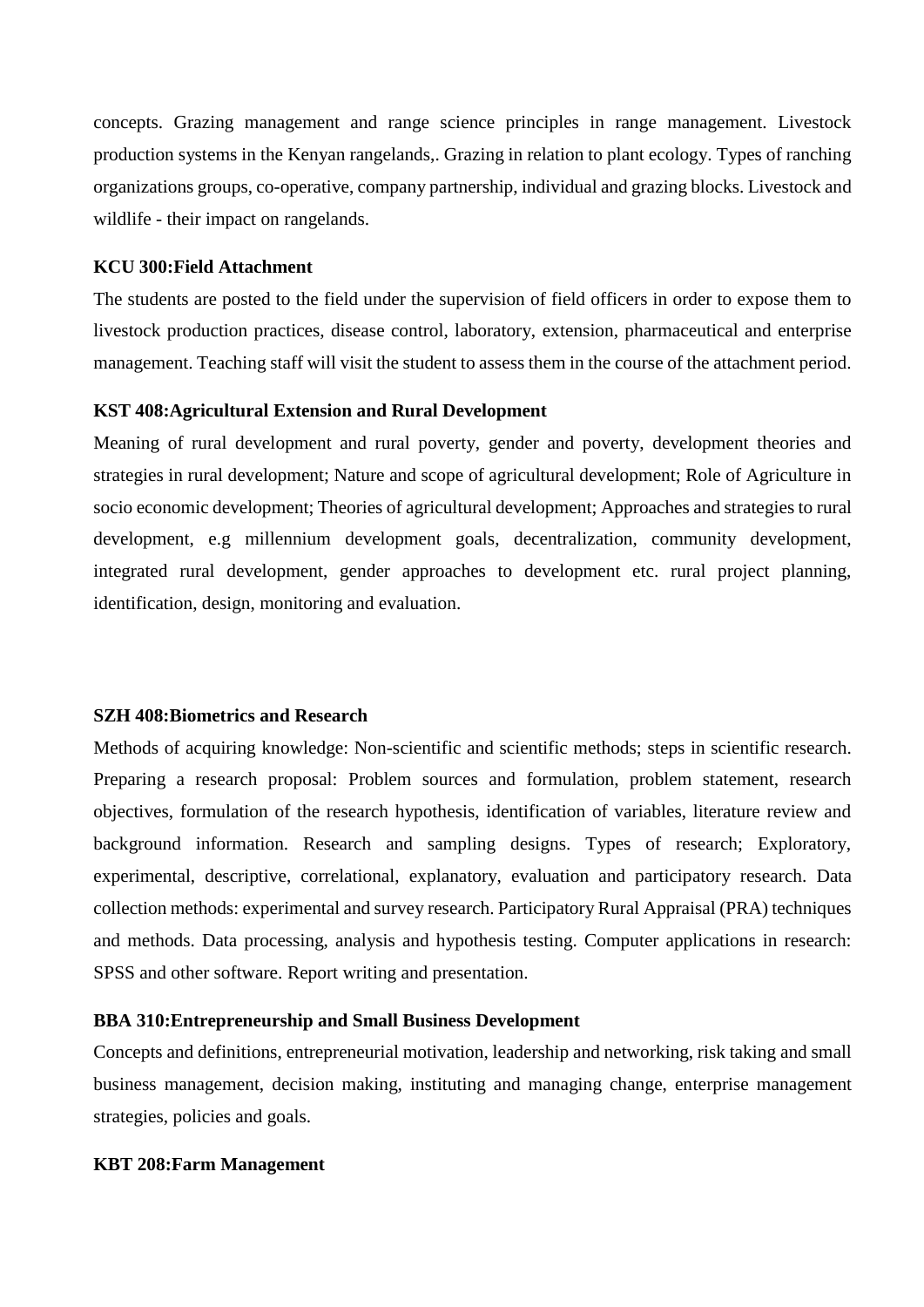Typical farm enterprises in Kenya: subsistence farming, small scale market farming and large scale commercial farming. Decision making with risk and uncertainty. Economics of land tenure, conservation, mechanization, rotation at the farm level. Extension as an educational process. Adaptation and diffusion of innovation. Fact-finding surveys and extension programmes. The extension campaign and its execution. Change agents. Individual, group and mass approaches. Evolution of extension programmes. Extension organization.

### **KAP 409:Animal Welfare, Ethics and Laws**

Policy and law and animal welfare in veterinary practice, leadership and communication skills: Livestock development policy. Legislations in Animal Health and Production; Veterinary Ethics. Definition and assessment of animal welfare issues. The veterinarian and animal welfare, protection legislation. Description of legal, professional and ethical values guiding the veterinary profession, understanding, evaluating and improving interpersonal relations with clients and colleagues

### **KAP 404: Apiculture. Aquaculture and Emerging Livestock**

The fish industry. Culture fisheries; breeding and produciton Fish diseases, parasites and their control. feeding habits, reproduction, harvesting and handling. Fish processing, grading and marketing. The role of bees in agriculture in Kenya. Biology of the honeybee. Breeding, diseases and pests. The management of a bee colony with respect to flowering vegetation, foraging behavior and feeding. Swarm control. Types of hives. Harvesting, handling, processing, grading and marketing of honey and wax. The honey and wax industry.

#### **KAP 408: Zoonosis and One Health Concept**

Classification of zoonoses. Epidemiology, clinical signs in man and animals, control and precautions with regard to: Cysticercosis, Hydatidosis, Brucellosis, Salmonellosis and Tuberculosis, Anthrax, Ringworm, Ornithosis/Psittacosis, Rabies, Rift Valley Fever, Cow pox, Leptospriosis, Bovine spongiform encephalopathy (Mad Cow Disease), cryptospodiosis/cycolospora Avian Influenza, Newcastle Disease, Bubonic Plague, Toxoplasmosis, Pastuerellosis, Q fever, Mange. Introduction to One Health Concept. Interaction of Human, Animal and Environmental Health.

### **SZH 412:Ambulatory**

Applied principles of herd health management, including assessment of reproductive performance. Record keeping, diseases surveillance and control. Visit to farms and attend to clinical cases inside and outside university Farms. Herd health programmes and farm procedures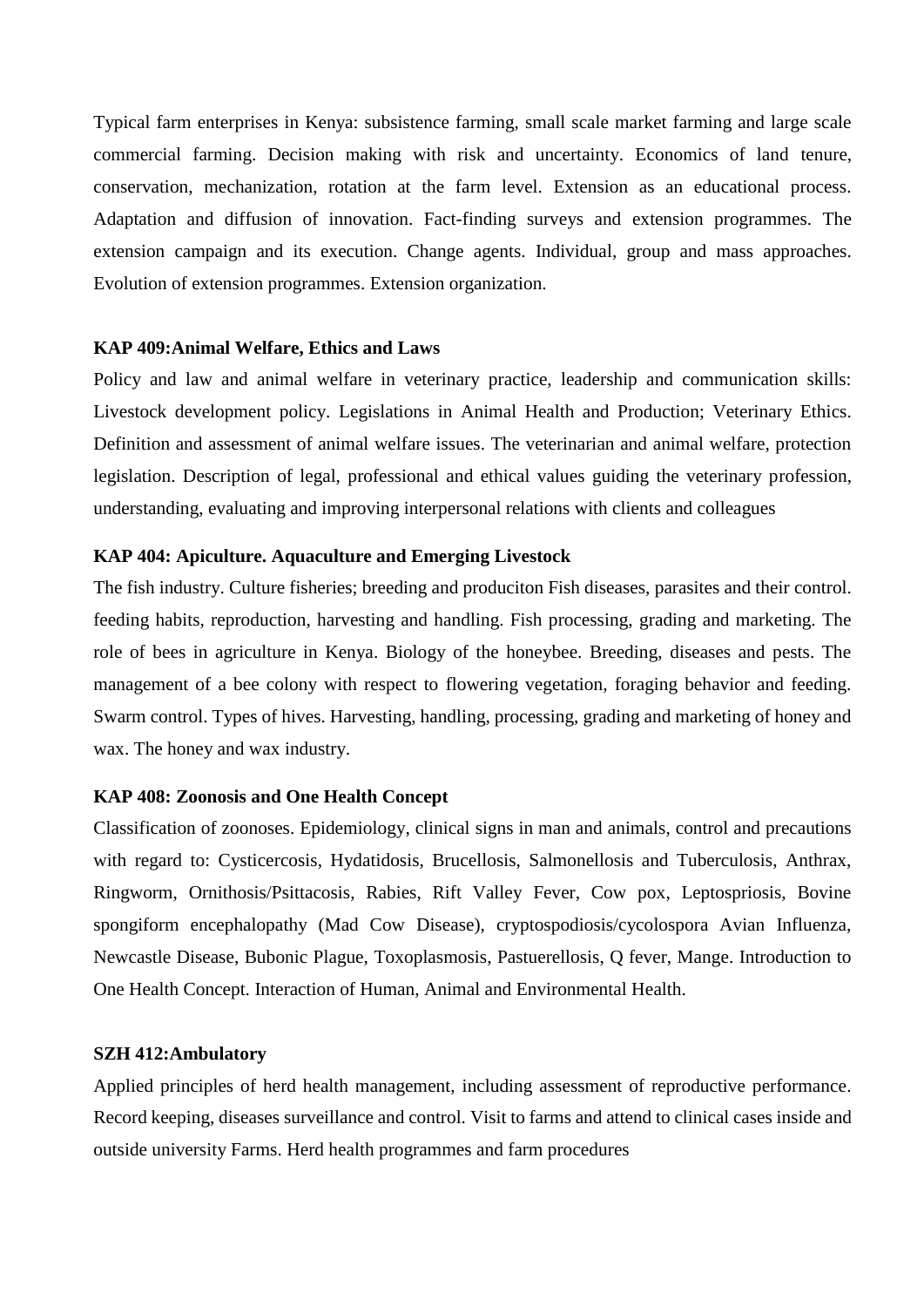### **KAP411:Metabolic, Nutritional and Reproductive Diseases**

Neo-natal diseases of cattle, sheep, goats, pigs and camels. Normal partutition and neonatal care. Causes, clinical signs, diagnosis and treatment of: bloat, milk fever, pregnancy toxaemia, grain overload and ketosis, grass tetany, water intoxication. Mineral deficiencies, including – iron, copper, zinc, phosphorous, selenium, vitamin and cobalt and their excesses. Vitamins A,D,E,K, and B complex.

### **SZH407:Public Health and Epidemiology**

Ecological concepts of animal diseased: Host parasite interactions, epidemics, pandemics, endemic. Epidemiology of parasitic diseases: vector-borne, communicable, non-communicable diseases, food and waterborne diseases of public importance, zoonotic infections, wildlife diseases and reservoirs. Hygienic practices in meat slaughter and handling, processing and cooking. Microbial contamination of meat, milk and other foods. Meat biochemistry. Water hygiene: Pathogenic bacteria in water, sources contamination, fecal contamination indicators. Waterborne diseases and epidemics. Techniques in veterinary epidemiological studies: questions formulation, design of study, data collection and management. Epidemiological interventions.

#### **KAP401:Poultry Production**

Poultry industry and production systems, breeds and strains. Physiology of egg formation and embryo development. Egg incubation and hatching. Brooding, feeding, housing and disease control. Application of science and technology in the management of breeding stock, layers for consumption, eggs and meat birds. Egg grading and handling, poultry processing. Marketing of poultry and poultry products.

#### **KCU 400:Research Project**

Students carry out research project either individually or in groups under supervision by a professor and/or lecturer. Students give individual oral presentation and written reports on completed or proposed research projects or subjects related to animal production.

#### **KAP 410: Herd Health**

Introduction to Herd Health, objectives, Herd Health programming. Examination of the environment, sample taking and diagnosis of diseases in the field and laboratory. Basic surgical procedures and types of anesthesia. First Aid and Emergency Intervention. Basic reproductive management. Planned animal health and production in livestock. Principles of Disease Control.